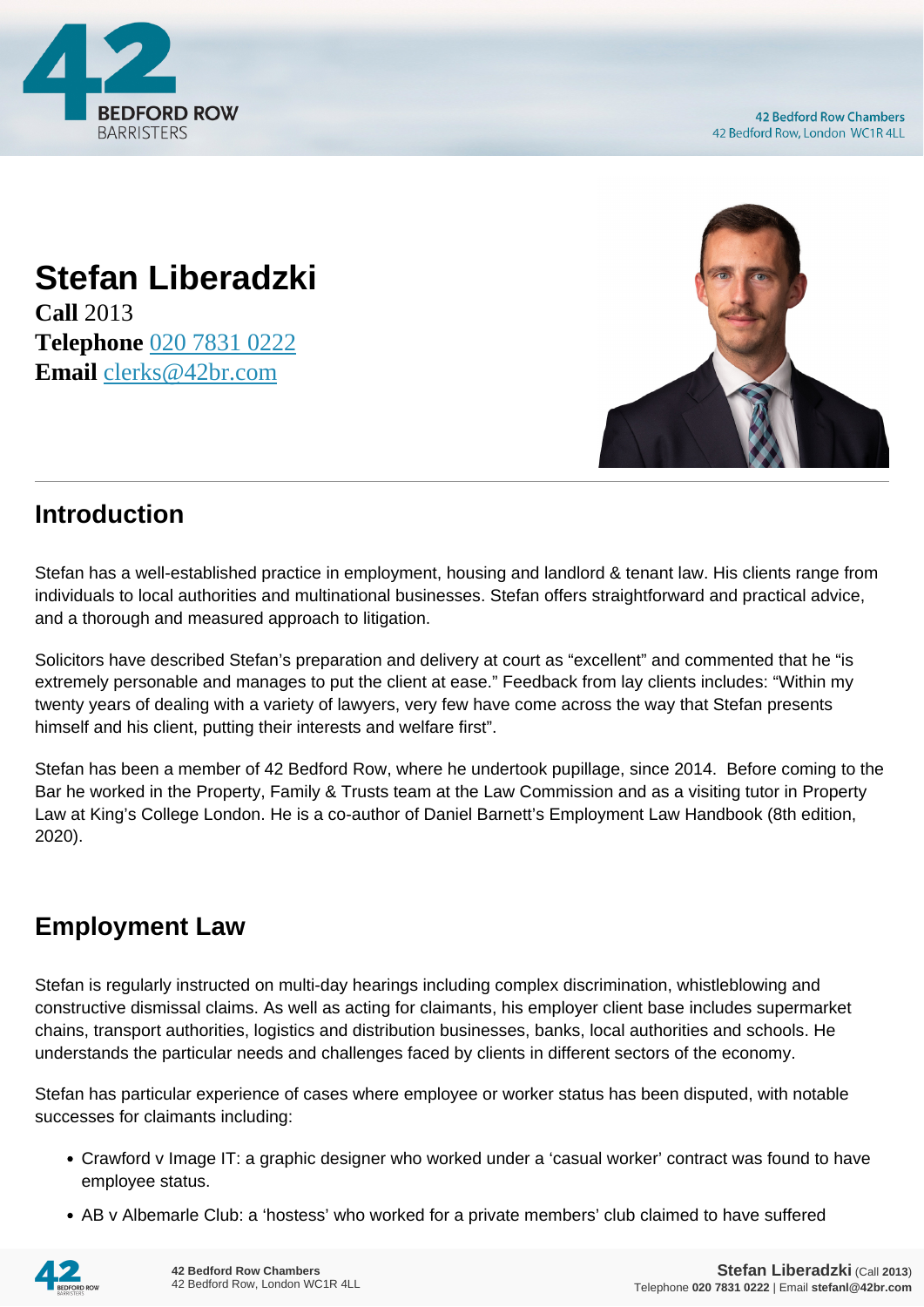

detriments for attempting to organise her colleagues to join a union. The claim challenged the traditional 'self-employed' status of workers in the adult entertainment industry. It was settled after the Respondent's application to strike out the claim failed. Stefan also successfully sought an order under rule 50 of the Employment Tribunal Rules of Procedure to protect the Claimant's anonymity.

• Patel v The Gym: a gym instructor was found to have 'employee' status under the Equality Act, even though the contract described him as self-employed and he negotiated and received payments directly from gym users. [Click here to read more.](https://www.42br.com/latest-news/stefan-liberadzki-represents-employment-tribunal-claimant-who-successfully-establishes-employee-status-for-claim-under-the-equality-act.htm)

His recent experience of acting for respondents includes:

- Curran v Network Rail Infrastructure: unsuccessful breach of contract claim in the County Court, where the Claimant had not received performance reviews (and the corresponding opportunity to receive a pay rise) for several years. The issues included terms implied by custom & practice, the extent of employers' contractual obligations when handling grievances, and causation of loss.
- Ayub v DHL Aviation (UK): Stefan successfully defended the Respondent from claims of race discrimination, victimisation and part-time worker discrimination.
- Greenfield v London Underground: claim for disability discrimination and unfair dismissal which raised difficult issues over the correct legal and medical approach where there is a combination of persistent short-term absenteeism and long-term underlying illness, none of which is the employee's fault. All claims were dismissed.
- Hipkin v Sainsbury's Supermarkets: a five-day hearing of claims of unfair dismissal, victimisation, failure to make reasonable adjustments, direct disability discrimination and discrimination arising from disability. The Tribunal dismissed all claims, including a finding that the Claimant was not disabled.

Stefan is a co-author of Daniel Barnett's Employment Law Handbook (8th edition, 2020). He contributed to chapters on employment status, contracts of employment, working time and annual leave, family-related leave, and Tribunal procedure.

### **Housing Law**

Stefan has particular experience of acting for social landlords – both local authorities and housing associations – and previously undertook a part-time secondment to a London local authority. He also takes instructions from legally aided clients.

His areas of practice include:

- Injunctions under the Anti-Social Behaviour, Crime and Policing Act 2014, and subsequent enforcement/committal proceedings;
- Homelessness appeals;
- Cases raising issues under the Equality Act, human rights and public law;
- Possession claims based on rent arrears, anti-social behaviour, unauthorised occupation or subletting and procurement of tenancies by fraud;